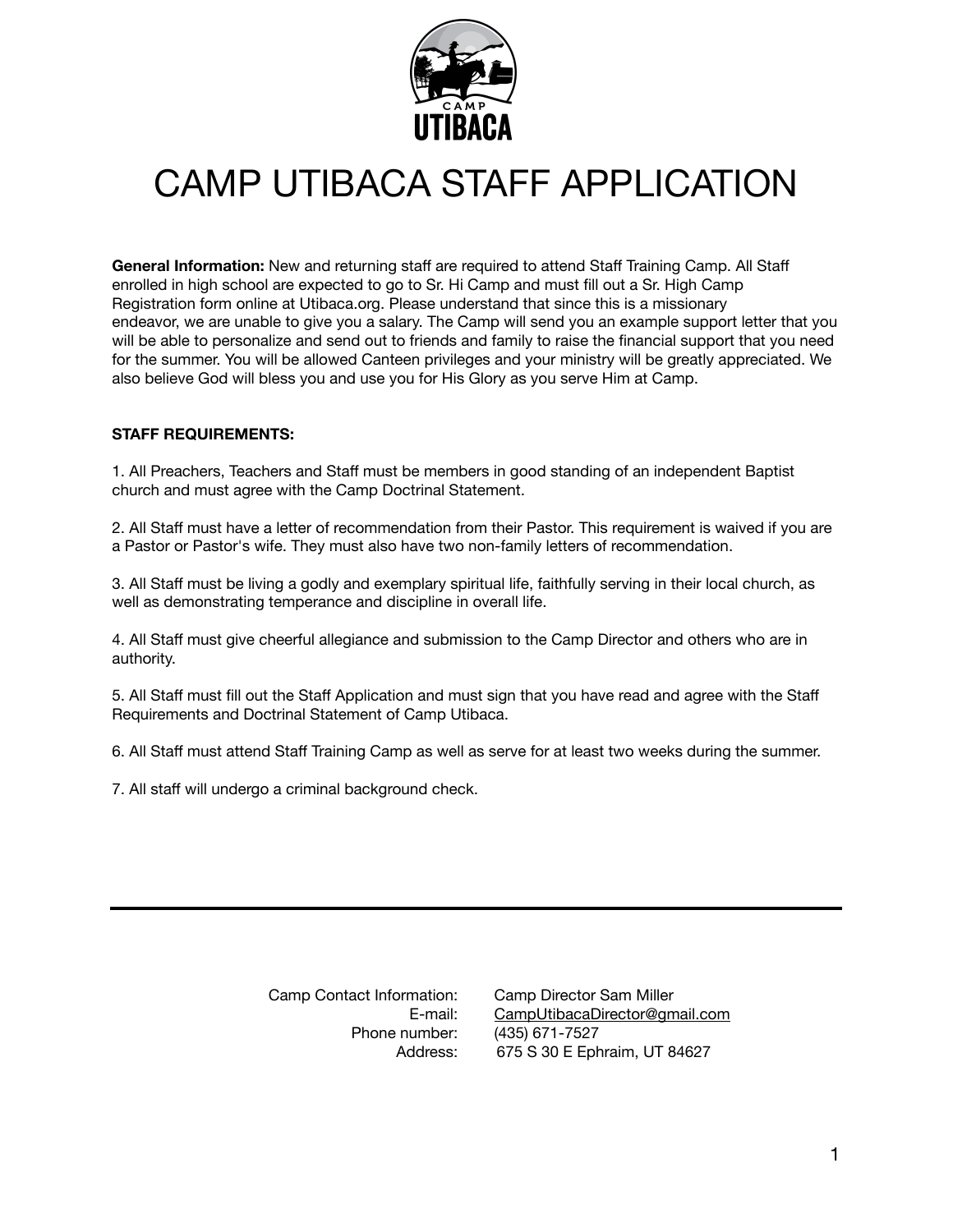## **UTIBACA Prospective Staff Application & Questionnaire**

| Personal                            |                                                                                  |                                                                                  |  |
|-------------------------------------|----------------------------------------------------------------------------------|----------------------------------------------------------------------------------|--|
|                                     |                                                                                  |                                                                                  |  |
|                                     |                                                                                  | Gender Male______ Female______ Social Security Number __________________________ |  |
|                                     | Your Date of Birth _____________ Age_____ Cell Number __________________________ |                                                                                  |  |
|                                     |                                                                                  |                                                                                  |  |
|                                     |                                                                                  |                                                                                  |  |
|                                     |                                                                                  |                                                                                  |  |
|                                     |                                                                                  |                                                                                  |  |
|                                     |                                                                                  |                                                                                  |  |
|                                     |                                                                                  |                                                                                  |  |
|                                     |                                                                                  | Email Address ______________________________Cell Number_________________________ |  |
| High School Grade Completed________ |                                                                                  | High School attending public ____ private ____ home schooled ____ Christian ____ |  |
| <b>Home Church</b>                  |                                                                                  |                                                                                  |  |
|                                     |                                                                                  |                                                                                  |  |
|                                     |                                                                                  |                                                                                  |  |
|                                     |                                                                                  |                                                                                  |  |
|                                     |                                                                                  |                                                                                  |  |
| <b>Medical Information</b>          |                                                                                  |                                                                                  |  |

## **Permission for Activities**

*Camp Utibaca offers many exciting activities such as horseback riding/ training, crafts, archery, riflery, and other activities (such as the the climbing tower or challenge course). The Camp will try to make these activities as safe and enjoyable as possible. None of these supervised activities are required, but are available to Campers by choice. However, knowing that any such activities may have a potential risk and hazard, we kindly ask you to sign the following statement:* 

 **"I give permission for my child (named above) to attend Camp Utibaca and engage in all camp activities they chose. I also understand that if my son/daughter must be sent home because of disciplinary and/or other problems, I will assume the. Additional cost for transportation.**"

**Signature of Parent or Guardian** 

\_\_\_\_\_\_\_\_\_\_\_\_\_\_\_\_\_\_\_\_\_\_\_\_\_\_\_\_\_\_\_\_\_\_\_\_\_\_\_\_\_\_\_\_\_\_\_\_\_\_\_\_\_\_\_\_\_\_\_\_\_\_\_\_\_\_\_\_\_\_\_\_\_\_\_\_\_\_\_\_\_\_\_\_\_\_\_\_\_\_\_\_\_\_\_\_\_\_\_

### **Media Release**

**"I give Camp Utibaca permission to use my (or my child's) photo, video, or likeness for the purposes of promotion or fundraising. I further acknowledge that I (or my child) will not be compensated for these uses. I waive the right to inspect or approve the finished media.** 

**Signature of Applicant, Parent, or Guardian**

 **\_\_\_\_\_\_\_\_\_\_\_\_\_\_\_\_\_\_\_\_\_\_\_\_\_\_\_\_\_\_\_\_\_\_\_\_\_\_\_\_\_\_\_\_\_\_\_\_\_\_\_\_\_\_\_\_\_\_\_\_\_\_\_\_\_\_\_\_\_\_\_\_\_\_\_\_\_\_\_\_\_\_\_\_\_\_\_\_\_\_\_\_\_\_\_\_\_\_\_**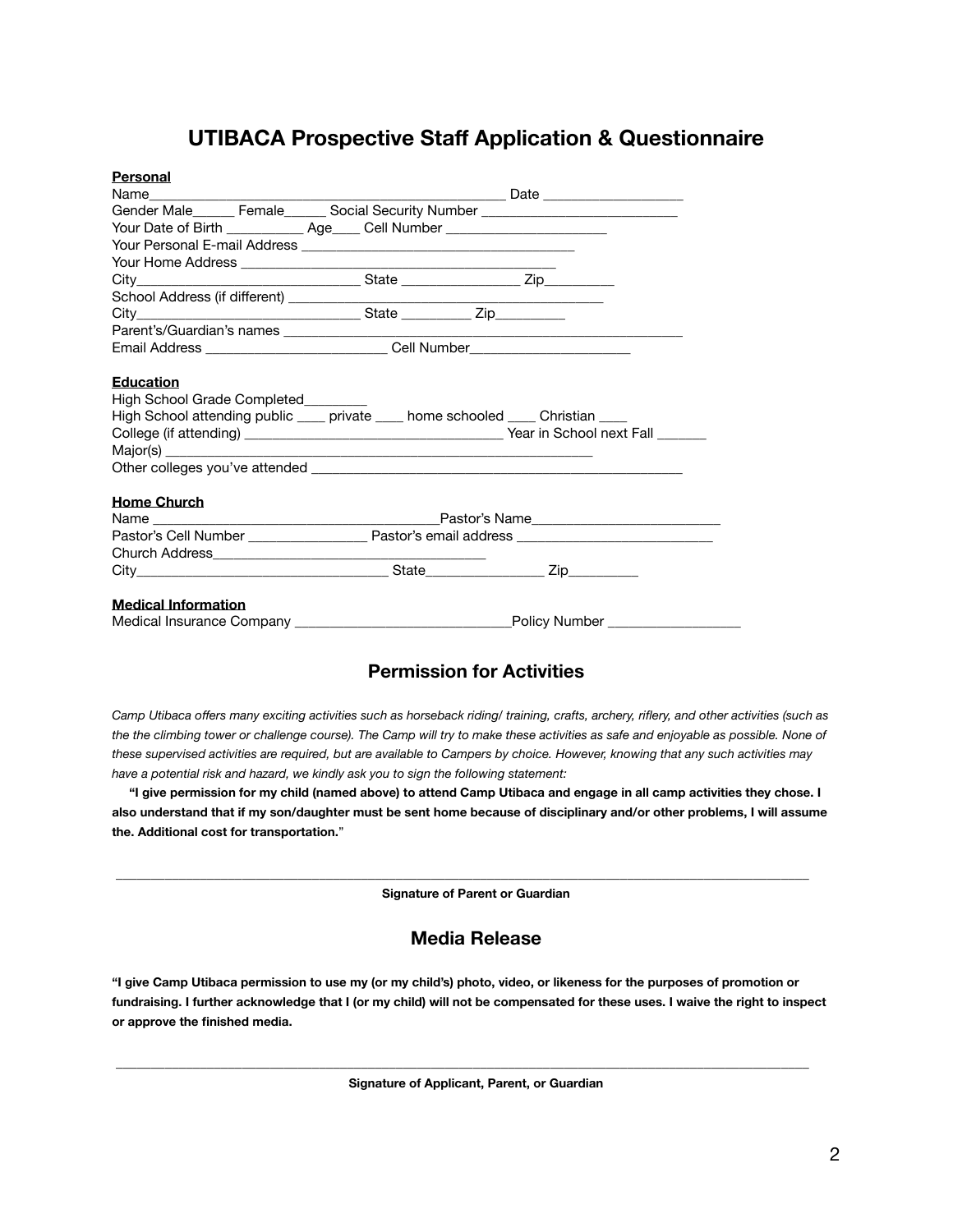## **Special Medical Information**

 *If your child has a medical need or problem, enclose a note and attach it to the registration form. The Camp provides limited secondary accidental medical insurance. It does not illness. The parent or guardian must still provide primary medical insurance. Please sign the following statement:* 

 **"In case of a medical emergency, I understand every effort will be made to contact parents or guardians of campers. In the event they cannot be reached, I hereby give permission to a physician selected by the Camp Director to secure proper treatment and/or hospitalize, including diagnosis, medicines, injections, anesthesia and/or surgery for my child (named above). I agree to the release of any records necessary for treatment, referral, billing, and/or insurance purposes. I also affirm that the medical information on this form is accurate and complete."**

#### \_\_\_\_\_\_\_\_\_\_\_\_\_\_\_\_\_\_\_\_\_\_\_\_\_\_\_\_\_\_\_\_\_\_\_\_\_\_\_\_\_\_\_\_\_\_\_\_\_\_\_\_\_\_\_\_\_\_\_\_\_\_\_\_\_\_\_\_\_\_\_\_\_\_\_\_\_\_\_\_\_\_\_\_\_\_\_\_\_\_\_\_\_\_\_\_\_\_\_\_\_ **Signature of Parent or Guardia**

#### **All prescription medicine and other supplements sent to Camp must be turned into the Camp office and will be distributed as instructed**

| FOOD, DRUGS, OR<br><b>BUG ALLERGY</b> | <b>REACTION</b> | <b>MILD</b> | <b>SERIOUS</b> | <b>LIFE THREATENING</b> |
|---------------------------------------|-----------------|-------------|----------------|-------------------------|
|                                       |                 |             |                |                         |
|                                       |                 |             |                |                         |
|                                       |                 |             |                |                         |
|                                       |                 |             |                |                         |

| Medication/<br>Supplement | Dosage | <b>Qty Morning</b> | <b>Qty Noon</b> | Qty<br>Afternoon | <b>Qty Dinner</b> | <b>Qty Bedtime</b> |
|---------------------------|--------|--------------------|-----------------|------------------|-------------------|--------------------|
|                           |        |                    |                 |                  |                   |                    |
|                           |        |                    |                 |                  |                   |                    |
|                           |        |                    |                 |                  |                   |                    |
|                           |        |                    |                 |                  |                   |                    |
|                           |        |                    |                 |                  |                   |                    |
|                           |        |                    |                 |                  |                   |                    |
|                           |        |                    |                 |                  |                   |                    |
|                           |        |                    |                 |                  |                   |                    |

#### **(All prescription medication must be in its original container)**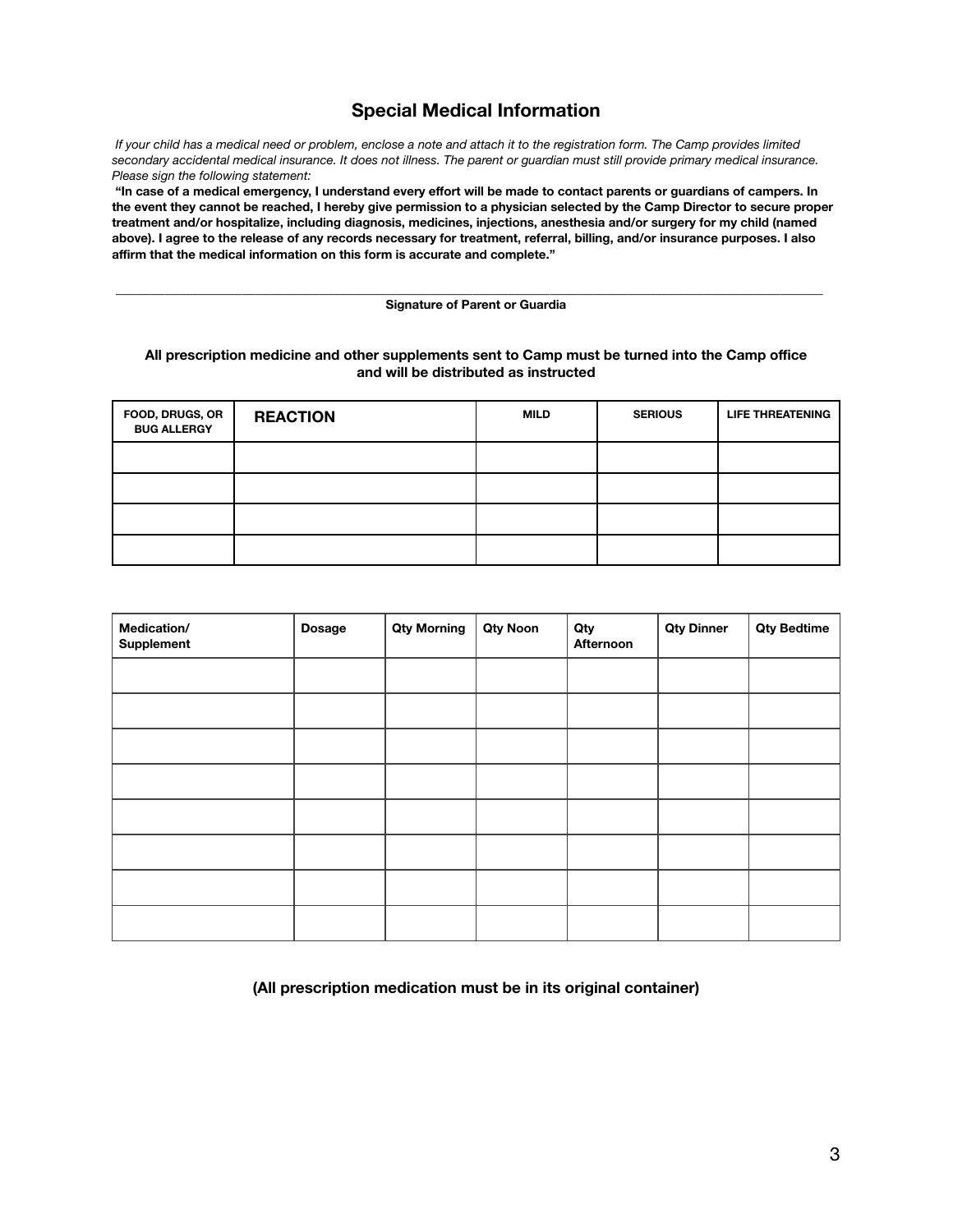### **Please answer the following:**

1. How long have you been saved? \_\_\_\_\_\_\_\_\_\_\_\_\_\_\_\_\_\_\_\_\_\_

2. Write a brief testimony about what led you to salvation and why you believe you are saved:

\_\_\_\_\_\_\_\_\_\_\_\_\_\_\_\_\_\_\_\_\_\_\_\_\_\_\_\_\_\_\_\_\_\_\_\_\_\_\_\_\_\_\_\_\_\_\_\_\_\_\_\_\_\_\_\_\_\_\_\_\_\_\_\_\_\_\_\_\_\_\_\_\_\_\_\_\_\_\_\_\_\_\_\_\_\_\_\_\_\_\_\_\_

\_\_\_\_\_\_\_\_\_\_\_\_\_\_\_\_\_\_\_\_\_\_\_\_\_\_\_\_\_\_\_\_\_\_\_\_\_\_\_\_\_\_\_\_\_\_\_\_\_\_\_\_\_\_\_\_\_\_\_\_\_\_\_\_\_\_\_\_\_\_\_\_\_\_\_\_\_\_\_\_\_\_\_\_\_\_\_\_\_\_\_\_\_

\_\_\_\_\_\_\_\_\_\_\_\_\_\_\_\_\_\_\_\_\_\_\_\_\_\_\_\_\_\_\_\_\_\_\_\_\_\_\_\_\_\_\_\_\_\_\_\_\_\_\_\_\_\_\_\_\_\_\_\_\_\_\_\_\_\_\_\_\_\_\_\_\_\_\_\_\_\_\_\_\_\_\_\_\_\_\_\_\_\_\_\_\_

\_\_\_\_\_\_\_\_\_\_\_\_\_\_\_\_\_\_\_\_\_\_\_\_\_\_\_\_\_\_\_\_\_\_\_\_\_\_\_\_\_\_\_\_\_\_\_\_\_\_\_\_\_\_\_\_\_\_\_\_\_\_\_\_\_\_\_\_\_\_\_\_\_\_\_\_\_\_\_\_\_\_\_\_\_\_\_\_\_\_\_\_\_

\_\_\_\_\_\_\_\_\_\_\_\_\_\_\_\_\_\_\_\_\_\_\_\_\_\_\_\_\_\_\_\_\_\_\_\_\_\_\_\_\_\_\_\_\_\_\_\_\_\_\_\_\_\_\_\_\_\_\_\_\_\_\_\_\_\_\_\_\_\_\_\_\_\_\_\_\_\_\_\_\_\_\_\_\_\_\_\_\_\_\_\_\_

\_\_\_\_\_\_\_\_\_\_\_\_\_\_\_\_\_\_\_\_\_\_\_\_\_\_\_\_\_\_\_\_\_\_\_\_\_\_\_\_\_\_\_\_\_\_\_\_\_\_\_\_\_\_\_\_\_\_\_\_\_\_\_\_\_\_\_\_\_\_\_\_\_\_\_\_\_\_\_\_\_\_\_\_\_\_\_\_\_\_\_\_\_

\_\_\_\_\_\_\_\_\_\_\_\_\_\_\_\_\_\_\_\_\_\_\_\_\_\_\_\_\_\_\_\_\_\_\_\_\_\_\_\_\_\_\_\_\_\_\_\_\_\_\_\_\_\_\_\_\_\_\_\_\_\_\_\_\_\_\_\_\_\_\_\_\_\_\_\_\_\_\_\_\_\_\_\_\_\_\_\_\_\_\_\_\_

\_\_\_\_\_\_\_\_\_\_\_\_\_\_\_\_\_\_\_\_\_\_\_\_\_\_\_\_\_\_\_\_\_\_\_\_\_\_\_\_\_\_\_\_\_\_\_\_\_\_\_\_\_\_\_\_\_\_\_\_\_\_\_\_\_\_\_\_\_\_\_\_\_\_\_\_\_\_\_\_\_\_\_\_\_\_\_\_\_\_\_\_\_

\_\_\_\_\_\_\_\_\_\_\_\_\_\_\_\_\_\_\_\_\_\_\_\_\_\_\_\_\_\_\_\_\_\_\_\_\_\_\_\_\_\_\_\_\_\_\_\_\_\_\_\_\_\_\_\_\_\_\_\_\_\_\_\_\_\_\_\_\_\_\_\_\_\_\_\_\_\_\_\_\_\_\_\_\_\_\_\_\_\_\_\_\_

3. Have you had other ministry responsibilities in the past? (vbs worker, SS teacher…), Please list:

4. Have you had any previous Camp Staff experience? Please list camp(s) with year:

5. If a position you are interested in is filled, would you be willing to serve in another? \_\_\_\_\_\_\_\_\_\_\_\_\_\_\_\_\_\_

6. Are there any points on the doctrinal statement with which you disagree?

7. Do you refrain from listening to Christian rock music, gambling, the use of alcoholic beverages, drugs, and tobacco in any form, and pornography? Yes \_\_\_\_\_\_\_ No \_\_\_\_\_\_\_

\_\_\_\_\_\_\_\_\_\_\_\_\_\_\_\_\_\_\_\_\_\_\_\_\_\_\_\_\_\_\_\_\_\_\_\_\_\_\_\_\_\_\_\_\_\_\_\_\_\_\_\_\_\_\_\_\_\_\_\_\_\_\_\_\_\_\_\_\_\_\_\_\_\_\_\_\_\_\_\_\_\_\_\_\_\_\_\_\_\_\_\_\_

\_\_\_\_\_\_\_\_\_\_\_\_\_\_\_\_\_\_\_\_\_\_\_\_\_\_\_\_\_\_\_\_\_\_\_\_\_\_\_\_\_\_\_\_\_\_\_\_\_\_\_\_\_\_\_\_\_\_\_\_\_\_\_\_\_\_\_\_\_\_\_\_\_\_\_\_\_\_\_\_\_\_\_\_\_\_\_\_\_\_\_\_\_

\_\_\_\_\_\_\_\_\_\_\_\_\_\_\_\_\_\_\_\_\_\_\_\_\_\_\_\_\_\_\_\_\_\_\_\_\_\_\_\_\_\_\_\_\_\_\_\_\_\_\_\_\_\_\_\_\_\_\_\_\_\_\_\_\_\_\_\_\_\_\_\_\_\_\_\_\_\_\_\_\_\_\_\_\_\_\_\_\_\_\_\_\_

 $\_$  ,  $\_$  ,  $\_$  ,  $\_$  ,  $\_$  ,  $\_$  ,  $\_$  ,  $\_$  ,  $\_$  ,  $\_$  ,  $\_$  ,  $\_$  ,  $\_$  ,  $\_$  ,  $\_$  ,  $\_$  ,  $\_$  ,  $\_$  ,  $\_$  ,  $\_$  ,  $\_$  ,  $\_$  ,  $\_$  ,  $\_$  ,  $\_$  ,  $\_$  ,  $\_$  ,  $\_$  ,  $\_$  ,  $\_$  ,  $\_$  ,  $\_$  ,  $\_$  ,  $\_$  ,  $\_$  ,  $\_$  ,  $\_$  ,

8. Have you ever been convicted of a misdemeanor or a felony, and are there any pending criminal charges against you? \_\_\_\_\_ If yes, please explain the circumstances: (attach additional paper as needed)

9. Are there any facts or circumstances involving you or your background that would call into question your being entrusted with the supervision, guidance, and care of young people?

Yes \_\_\_\_ No \_\_\_\_ If yes, please explain and use the back if more space is needed.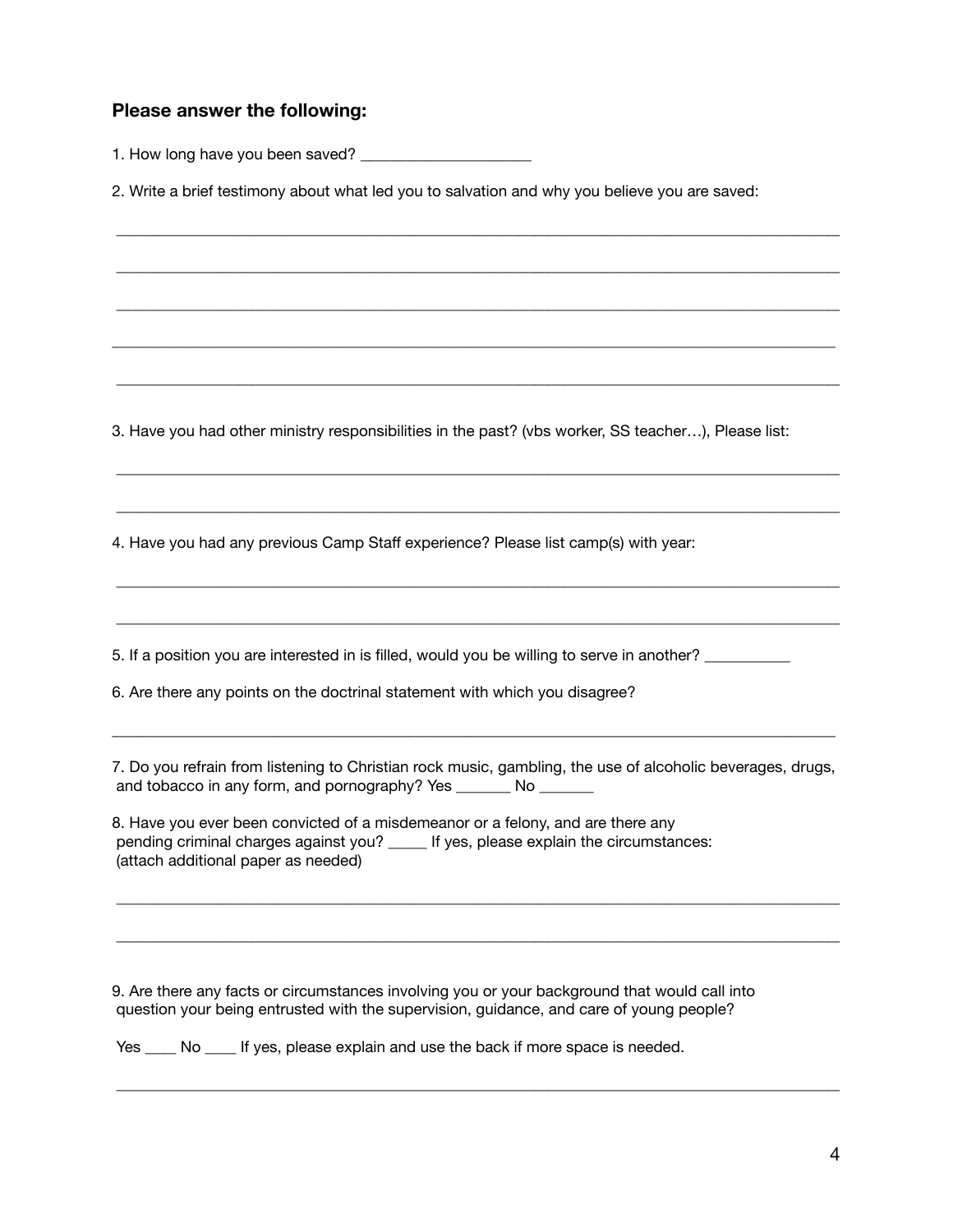| 10. Do you have any continuing health problems? ______ (Fainting, allergies, etc.)             |          |                                                                                                                                                                                                                                |          |    |      |            |  |
|------------------------------------------------------------------------------------------------|----------|--------------------------------------------------------------------------------------------------------------------------------------------------------------------------------------------------------------------------------|----------|----|------|------------|--|
|                                                                                                |          |                                                                                                                                                                                                                                |          |    |      |            |  |
|                                                                                                |          |                                                                                                                                                                                                                                |          |    |      |            |  |
| 11. List and describe your local church involvement and commitment in the last two years.      |          |                                                                                                                                                                                                                                |          |    |      |            |  |
|                                                                                                |          |                                                                                                                                                                                                                                |          |    |      |            |  |
|                                                                                                |          |                                                                                                                                                                                                                                |          |    |      |            |  |
| 12. Please include a recent picture of yourself.                                               |          |                                                                                                                                                                                                                                |          |    |      |            |  |
| Please circle the Staff Shirt Size you desire                                                  | Men's    | S and the set of the set of the set of the set of the set of the set of the set of the set of the set of the set of the set of the set of the set of the set of the set of the set of the set of the set of the set of the set | <b>M</b> |    | L XL | <b>XXL</b> |  |
|                                                                                                | Women's' |                                                                                                                                                                                                                                | S M      | L. | XL.  | <b>XXL</b> |  |
|                                                                                                |          |                                                                                                                                                                                                                                |          |    |      |            |  |
| Please mark at least two Camp positions in which you would be interested and willing to serve: |          |                                                                                                                                                                                                                                |          |    |      |            |  |

| ( ) Counselor    | () Food Service & Kitchen | ( ) Wrangler |
|------------------|---------------------------|--------------|
| ( ) Co-Counselor | ( ) Grounds Crew          |              |

**Please sign that you have carefully read and are in full agreement with the Staff requirements, and Doctrinal Statement of Camp Utibaca** and hereby certify that statements provided in the application are true and complete. Any misrepresentation or omission may be grounds for rejection or dismissal. This statement authorizes Camp Utibaca with your permission to contact any individual or organization listed in the application. Your signature also means you agree with the following statement: "I commit to serve the Lord this summer at Camp Utibaca with obedience, loyalty, and a servant's heart."

| $\sim$<br>.<br>יור<br>- | <br>-- |
|-------------------------|--------|
|                         |        |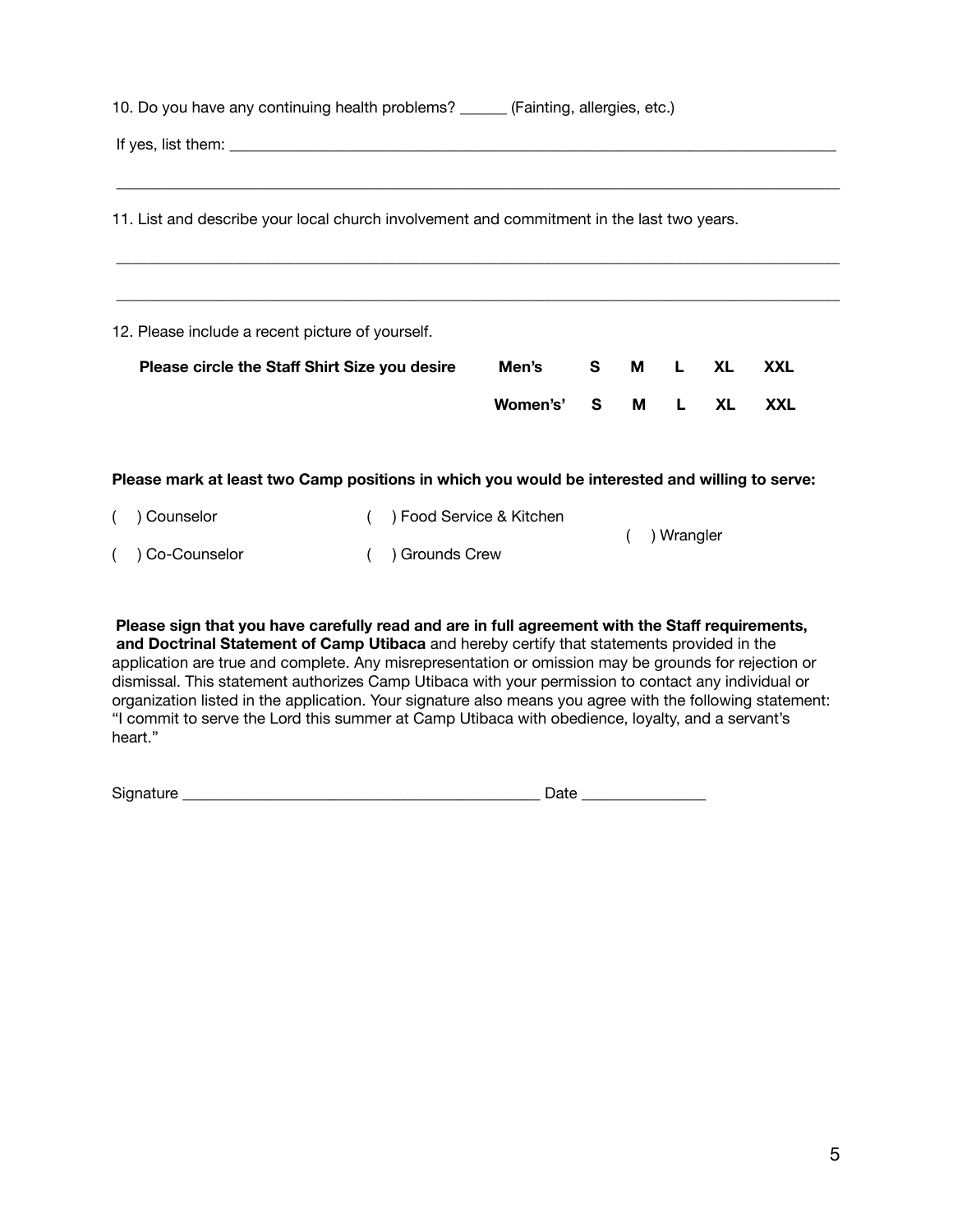## **Disclosure Regarding your Background Investigation**

The Utah Independent Baptist Camp (Camp Utibaca) may obtain information about you from a reporting agency for serving on the staff of the camp. Thus, you may be the subject of "an investigative report" which may include information about your character, general reputation, personal characteristics, and/or mode of living, and which can involve personal interviews with sources such as your neighbors, friends, or associates. These reports may contain information regarding your criminal history, or other background checks. You have the right, upon written request made within a reasonable time after receipt of this notice, to request disclosure of the nature and scope of any investigative report. Please be advised that the nature and scope of the most common form of any investigative report obtained with regard to camp staff applicants is an investigation into your criminal background and will be conducted by Praesidium, Inc., P.O. Box 202002, Arlington, TX, 76006, 800-743-6354, or another outside organization. You should carefully consider whether to exercise your right to request disclosure of the nature and scope of any investigative consumer report.

### Acknowledgement and Signature

I acknowledge receipt of the DISCLOSURE REGARDING BACKGROUND INVESTIGATION and certify that I have read and understood this document above. I hereby authorize the obtaining of "investigative reports" by Camp Utibaca at any time after receipt of this authorization and throughout my service as a staff volunteer. To this end, I hereby authorize, without reservation, any law enforcement agency, administrator, state or federal agency, information service bureau, or other party to furnish any and all background information requested by Praesidium, Inc. or another outside organization acting on behalf of Camp Utibaca, and/or Camp Utibaca itself. I agree that a facsimile (fax) or electronic or photographic copy of this Authorization shall be as valid as the original.

| Parent/Guardian Signature (only if applicant is under 18) ______________________                                                                                                                                                       |       |        |             | Date $\_\_$ |
|----------------------------------------------------------------------------------------------------------------------------------------------------------------------------------------------------------------------------------------|-------|--------|-------------|-------------|
| Print FULL Applicant Name                                                                                                                                                                                                              |       |        |             |             |
|                                                                                                                                                                                                                                        | First | Middle | Last        |             |
|                                                                                                                                                                                                                                        |       |        |             |             |
|                                                                                                                                                                                                                                        |       |        |             |             |
|                                                                                                                                                                                                                                        |       |        |             |             |
| *This information will be used for background screening purposes only. If attaching a background check, Your social security<br>number is not needed. Attached background check will need to have been competed in the last two years. |       |        |             | $^\star$    |
| <b>Applicant Email Address</b>                                                                                                                                                                                                         |       |        | Cell Number |             |

After filling out the application and signing the noted areas, please scan and email it to camputibacadirector@gmail.com. In addition, please give the Pastor's Recommendation Form to your Pastor and the Personal Reference Forms to two people and ask them if they would fill them out as soon as possible and send them to the Camp Director. All applications and forms need to be received by March 1. Confirmation of your acceptance at Staff Training Camp will come before or soon after March 1.

| Camp Contact Information: | Camp Director Sam Miller      |
|---------------------------|-------------------------------|
| E-mail:                   | CampUtibacaDirector@gmail.com |
| Phone number:             | (435) 671-7527                |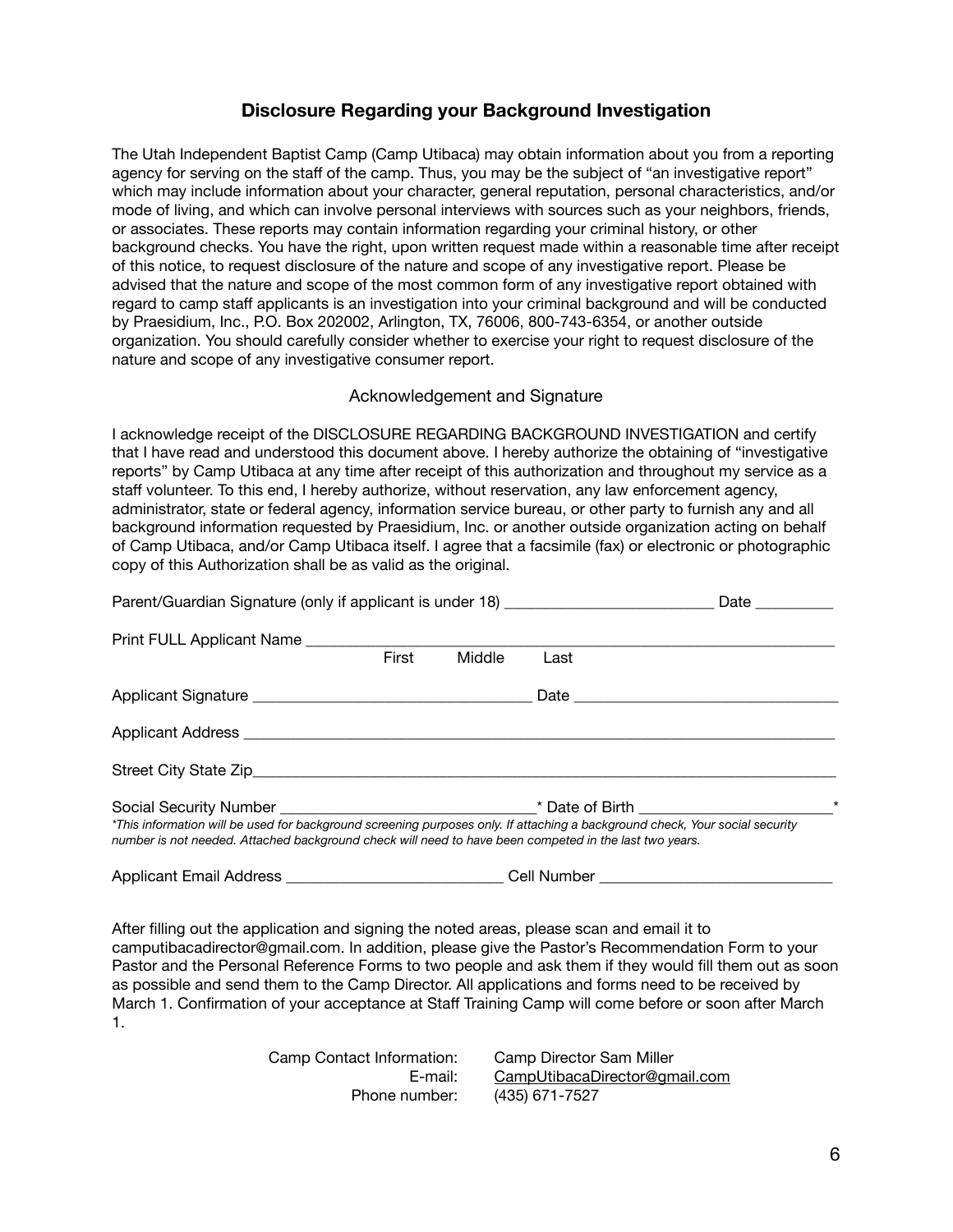

# **CAMP UTIBACA DOCTRINAL STATEMENT**

**These doctrines do not exhaust everything we believe but include the distinctives we hold dear and are important to us.** 

1. We believe that the Scriptures of the Old and New Testaments are the complete and verbally inspired Word of God. They are inerrant in the original writings, and are of supreme and final authority in faith and life (2 Timothy 3:15-17; 2 Peter 1:19-21).

2. We believe in one God, eternally existing in three persons: Father, Son and Holy Spirit (Deut. 6:4; Is. 43:10; Mt. 28:19).

3. We believe that Jesus Christ was begotten by the Holy Spirit, born of Mary, a virgin and is true God and true man (Mt. 1:18-23; John 1:1,14).

4. We believe that in this age, the ministry of the Holy Spirit is to glorify the Lord Jesus Christ, to convict men of sin, righteousness, and judgment, to regenerate the believing sinner and to indwell, guide, instruct and empower every believer for godly living and service. We believe that He gives each believer spiritual abilities or gifts for ministry and that the temporary foundational and sign gifts of the early church have passed away since the Bible was completed and are not being given by Him today. These are the gifts of apostle, prophet, healings, miracles, a word of wisdom, a word of knowledge, tongues and interpretation of tongues (John 16:7-13; Rom. 8:9-16; I Cor. 12:1-31; 13:8-10; Eph. 2:19-20).

5. We believe that man was created in the image of God, that he sinned and thereby incurred not only physical death, but also that spiritual death which is separation from God, and that all human beings are born with a sinful nature, and in the case of those who reach the age of moral responsibility, are sinners in thought, word and deed (Gen. 1:27; Is. 53:6; Rom. 3:23; 5:12-21; Eph. 2:1-3; Ps 51:5).

6. We believe that the Lord Jesus Christ died for our sins according to the Scriptures as a representative and substitutionary sacrifice and that all who believe in Him are justified on the ground of His shed blood apart from any merit or works on their part (Is.53:5-6; Rom. 3:24-25; 5:1-10; I Cor. 15:3; 1 Pet. 2:22-24).

7. We believe in the resurrection of the crucified body of our Lord, in His ascension into heaven and in His present life there as High Priest and Advocate (Mt. 28:6-7; Acts 1:9-11; Heb. 7:22-28; 1 John 2:1).

8. We believe that all who trust and receive by faith alone the Lord Jesus Christ are born again of the Holy Spirit and thereby become children of God; saved, forgiven, and given the gift of eternal life (John 1:12; 3:1-16; Rom. 3:24-25; 4:5).

9. We believe in the "Eternal Security" of the believer; that it is impossible for one born into the family of God ever to be lost (John 5:24; 10:25-29; Rom. 8:1, 38-39).

10. We believe in a literal grammatical historical interpretation of the Bible which leads to a dispensational position. As a result, we believe the Church which began on the Day of Pentecost with the baptism of the Holy Spirit includes Jews and Gentiles and is identified as the body and bride of Christ. It will be complete at the rapture. Though the Old Covenant for Israel is fulfilled, we believe in the literal fulfillment of the prophecies and promises of the Scriptures which foretell and assure the future regeneration and restoration of Israel as a nation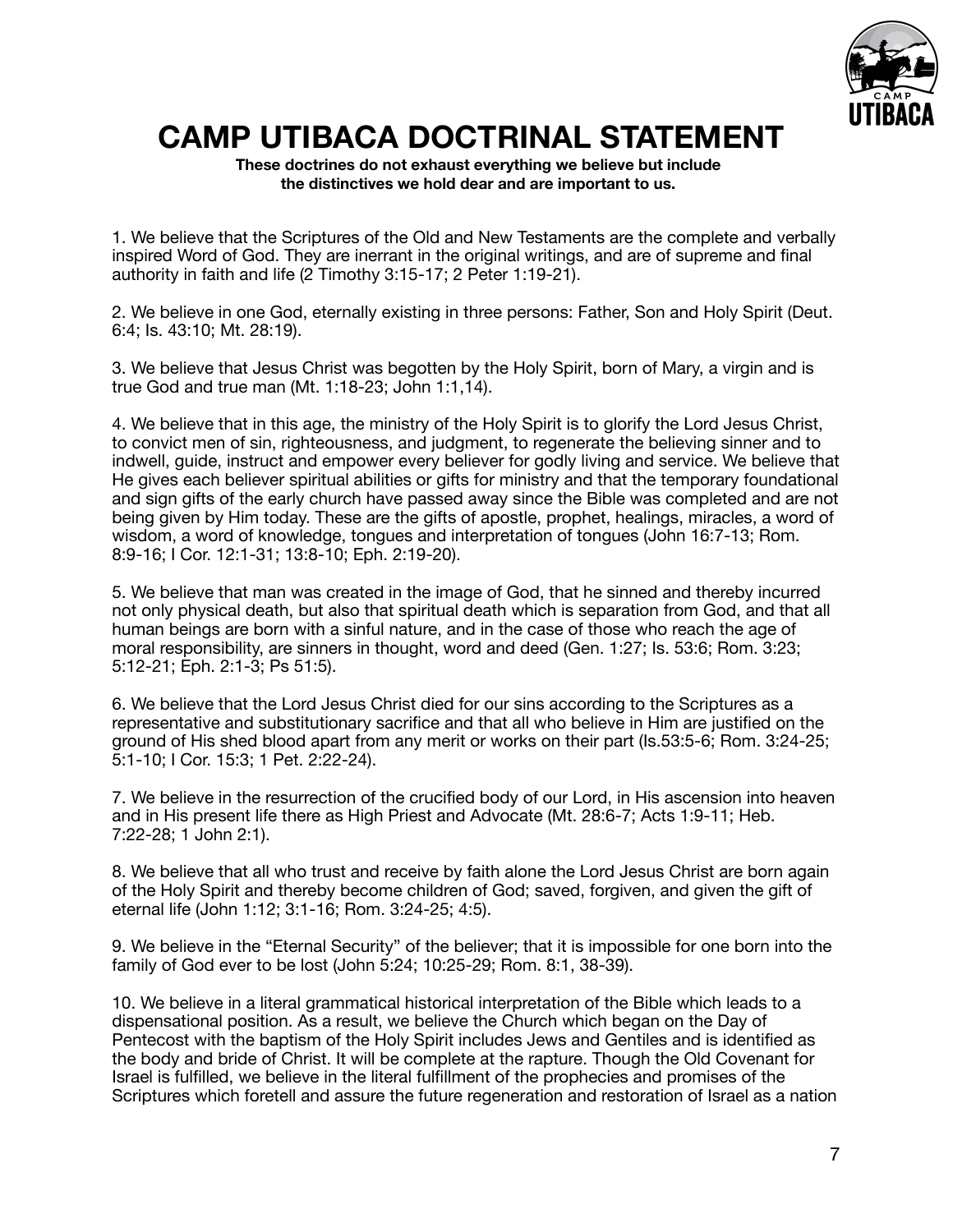under the New Covenant (Ez. 36:26-27; 37:1-28; Jer. 31; Dan. 7:18-27; Acts 1:5; 2:1-4; 11:15-16; Rom. 11:25-27; 1 Cor. 9:20; 12:13; Gal. 3:10, 19-29; Eph. 1:22-23; 4:4-6, 11-13; 5:23-32; Col. 2:14-19; 2 Tim. 2:15; Heb. 7:12, 18 ).

11. We believe the Bible teaches by God's grace and with His help, Christians are to grow in the Lord daily and live godly lives in fellowship with Him, separate from sin and immorality (Titus 2:11-14; Heb. 10:24-25; 1 Peter 1:15; 3:15; 2 Peter 3:18).

12. We believe in "that blessed hope" of the personal, premillennial, pre-tribulational and imminent return of our Lord and Savior Jesus Christ, when the church shall be "gathered together unto Him" seven years before His second coming to set up His Kingdom on earth (John 14:1-3; 1 Thess. 4:13-18; 2 Thess. 2:1; Tit. 2:13).

13. We believe in the bodily resurrection of the just and unjust, the everlasting blessedness of the saved with the Lord and the everlasting punishment of the lost in the Lake of Fire (Mt. 25:46; Luke 16:19-31; 2 Thess. 1:7-9; Rev. 20:15-22:5).

14. We believe that it is God's will for every believer to be a member of a fundamental bible believing local church faithfully serving the Lord and ministering to other believers. We believe that the scriptural

ordinances of the local church are baptism and the Lord's Supper. Baptism by immersion should be

administered to believers only as a testimony of their having received eternal life and forgiveness of all their sins and identification with Christ in His death, burial and resurrection. The Lord's Supper should only be partaken of by baptized believers in remembrance of His death till He come (Acts 2:41-42; 1 Cor. 11:23-34; 1 Peter 4:7-11; Heb. 10:24-25).

15. We believe the Scriptures teach that a believer should be separated unto God from the world and from apostasy and heresy as exemplified in ecclesiastical organizations such as the National and World Councils of Churches, ecumenical evangelistic endeavors and the charismatic movement. This doctrine is based on God's eternal principle of division between truth and error and His specific command to be separate from unbelievers and disobedient or erring brethren (Rom. 16:17; 1 Cor. 5:7-13; 2 Cor. 6:14; 1 Tim. 6:3-5; 2 John 9-11).

16. We believe the Scriptures teach the following about marriage, gender, and human sexuality: **Sexual Identity**. We believe that God wonderfully and immutably creates each person in His Own image as male (man) or female (woman), sexually different but with equal personal dignity. These two distinct, complementary genders together reflect the image and nature of God (Genesis 1:26-28, 31). A man, as God created him to be, is determined by his original, biological, birth gender; a woman, as God created her to be, is determined by her original, biological, birth gender. Rejection of one's original, biological birth gender is a rejection of the image of God within that person. Consequently, Camp Utibaca's staff and board members must affirm their biological sex and refrain from any and all attempts to physically change, alter, or disagree with their predominant biological sex by surgery or appearance, including but not limited to elective sex-reassignment, or transvestite or transgender acts or conduct (Genesis 1:26-28, 31; Romans 1:18-32; 1 Corinthians 6:9-11, 18-20).

**Marriage**. We believe that when God created man and woman, He also ordained the institution of marriage for them to complement one another as husband and wife (Genesis 1:26-28, 31; 2:18-25; Mark 10:6-9). We believe that the term "marriage" has only one meaning: the sacred, covenantal uniting of one man and one woman in a single, exclusive union, ordained by God, as delineated in Scripture (Genesis 1:26-28, 31; 2:18-25; Malachi 2:14; Matthew 19:4-9; Mark 10:4-9; Romans 7:2; 1 Corinthians 7:10; Ephesians 5:21-33). For this reason, we will only recognize a marriage between one man and one woman. We are committed to the home and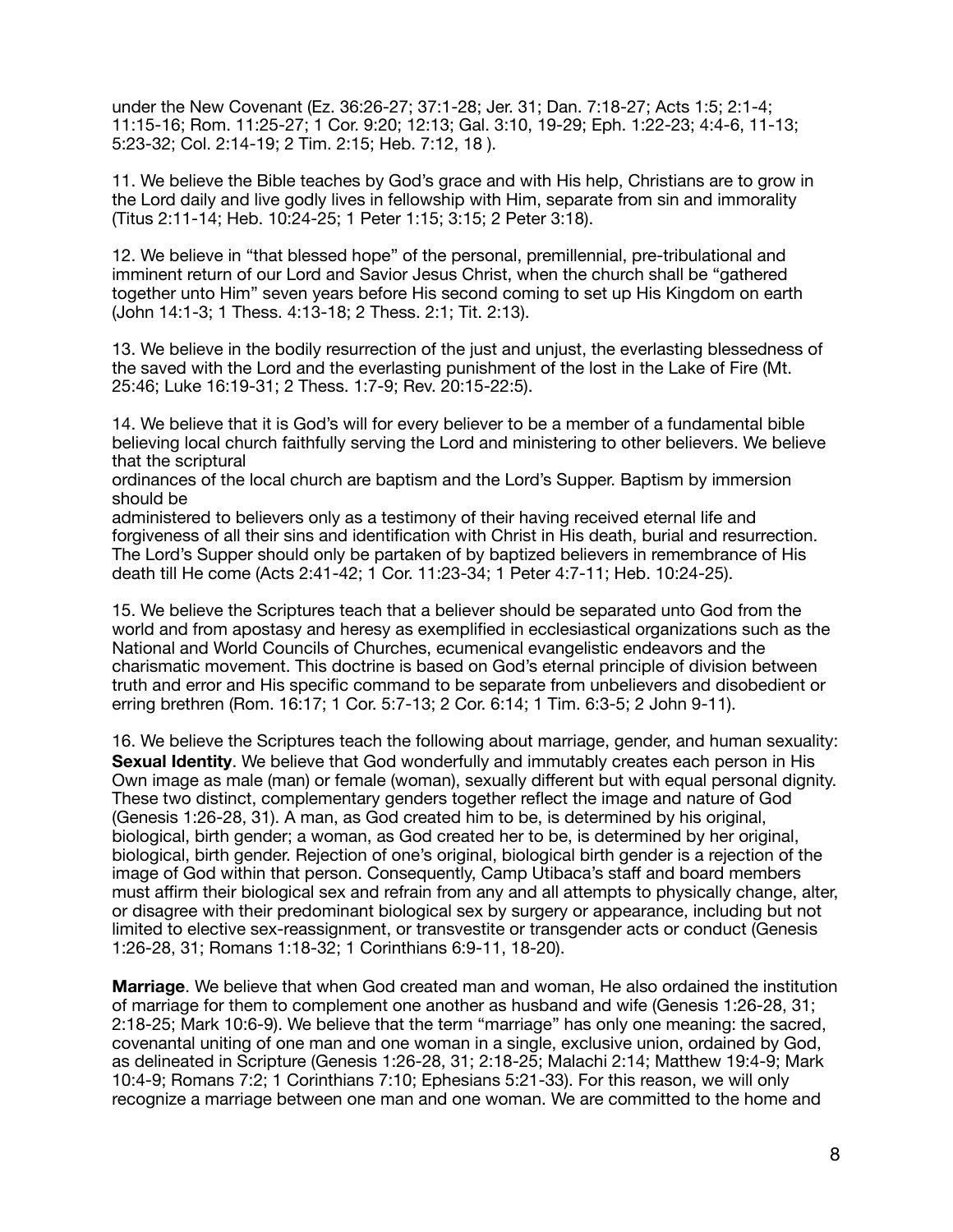family values as set forth in the Bible. These values include the distinct roles of husbands and wives, fathers and mothers, and children (Exodus 20:12; Deuteronomy 6:1-9; Ephesians 5:21-6:4; Colossians 3:18-21). Therefore, it is our firm conviction that we uphold the dignity of each individual as God intended.

#### **Human Sexuality.** We believe that God has given mankind two life-enhancing options for human sexual

 behavior: either (1) the "one flesh" marital union of one man and one woman, or (2) celibacy. Both options are gifts from God to be joyfully received and practiced for His glory and our good. Celibacy and faithful singleness are to be celebrated and affirmed within Camp Utibaca. We believe that God commands sexual intimacy to occur only between a man and a woman who are married to each other (Genesis 1:26-28, 31; 2:18 25; Matthew 19:4-12; Mark 10:49; 1 Corinthians 6:18-20; 7:1-8; Hebrews 13:4; 1 Timothy 5:1-2). Therefore, we believe that any form of sex engaged in outside of God's revealed plan is a sinful perversion of God's gift of sex. This includes, but is not limited to fornication, pornography, masturbation, adultery, prostitution, polygamy, polyamory, voyeurism, exhibitionism, incest, bisexuality, homosexuality, lesbianism, sodomy, pedophilia, bestiality, and zoophilia (Genesis 1:26-28, 31; 2:18-25; 19:4-13; 26:8, 9; Exodus 20:14; Leviticus 18:1-30; 20:10-21, 26; Deuteronomy 5:18; Judges 19:22-26; Matthew 5:27, 28; 15:18-20; 19:4-12; Mark 10:4-9; Romans 1:18-32; 1 Corinthians 5:1, 11; 6:9-11, 18-20; Galatians 5:19; Ephesians 4:17-24; 5:3-14, 21-33; Colossians 3:1-7; 1 Thessalonians 4:1-8; 1 Timothy 1:8-11; Hebrews 13:4; Jude 1:7; Revelation 19:7-9; 21:2, 8).

**Hope**. We believe that all have sinned and fall short of the glory of God. We believe that God offers redemption and restoration to all who confess and forsake their sin, seeking His mercy and forgiveness through faith in Jesus Christ alone (Matthew 11:29-30; John 3:16-18; Acts 3:19-21; 16:31; Romans 3:19-4:5; 6:23; 10:9-13; 1 Corinthians 6:9-11; 10:13; Ephesians 2:1-10; Hebrews 2:17, 18; 4:14-16). We believe that God's grace can wipe the slate of guilt and sin, though the consequences in life may still be incurred. We believe that every person must be afforded compassion, love, kindness, respect, and dignity (Mark 12:28-31; Luke 6:31; Romans 12:10; Jude 1:22, 23). Hateful and harassing behavior or attitudes directed toward any individual are to be repudiated and are not in accord with Scripture (Ephesians 4:29, 30; 5:4; Colossians 3:8; 4:6). We believe that we must provide a biblical role model to all campers.

17. It is imperative that all persons involved with the running of Camp Utibaca affirm and adhere to this Statement of Faith. We believe the truths of this Statement of Faith are to be practiced with an attitude of devotion, humility, compassion and yet with conviction, "speaking the truth in love" (Eph. 4:14-15; Matthew 5:16; Philippians 2:14-16; 1 Thessalonians 5:22).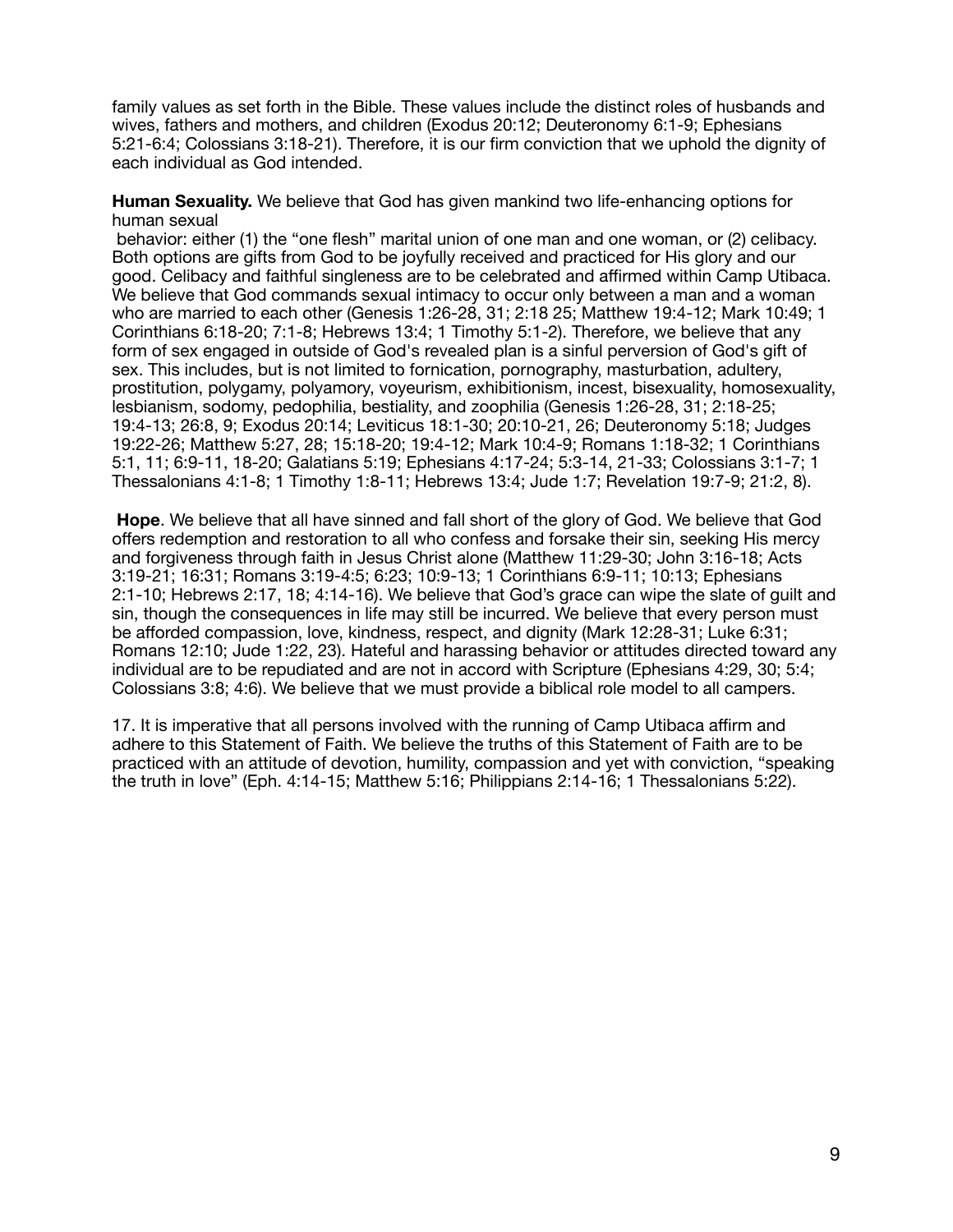

# **Camp Utibaca Pastoral Recommendation Form**

Dear Pastors,

 Our mission at Utibaca is to aid local churches through evangelizing, discipling, and stirring the spiritual affections in the young people entrusted into our care. As an extension of local church ministry, we place ourselves under the authority of the local church. All of our staff serve at the recommendation of local pastors. Thank you for taking the time to help in this evaluation and recommendation.

| Your Name ____________________________Church Name _______________________________       |                                                                                                       |  |  |  |  |
|-----------------------------------------------------------------------------------------|-------------------------------------------------------------------------------------------------------|--|--|--|--|
|                                                                                         |                                                                                                       |  |  |  |  |
|                                                                                         | Your Home Phone __________________ Cell Phone _________________ Email _____________________________   |  |  |  |  |
|                                                                                         | Does the applicant have an unblemished reputation within the local body of Christ? ________________   |  |  |  |  |
|                                                                                         | Does the applicant invest in others? If yes, what are some ways they do so?________________________   |  |  |  |  |
|                                                                                         |                                                                                                       |  |  |  |  |
|                                                                                         | What position(s) would you recommend the applicant for? Please circle and state why (if necessary).   |  |  |  |  |
|                                                                                         |                                                                                                       |  |  |  |  |
|                                                                                         |                                                                                                       |  |  |  |  |
|                                                                                         |                                                                                                       |  |  |  |  |
|                                                                                         | Please describe the applicant's involvement in your church: i.e. attendance, service, and attitude.   |  |  |  |  |
| Would you use (or are you using) the applicant in a children's ministry at your church? |                                                                                                       |  |  |  |  |
|                                                                                         | Is there anything about the applicant that the director should know should they be accepted on staff? |  |  |  |  |
|                                                                                         |                                                                                                       |  |  |  |  |

Please send to: Sam Miller, camputibacadirector@gmail.com